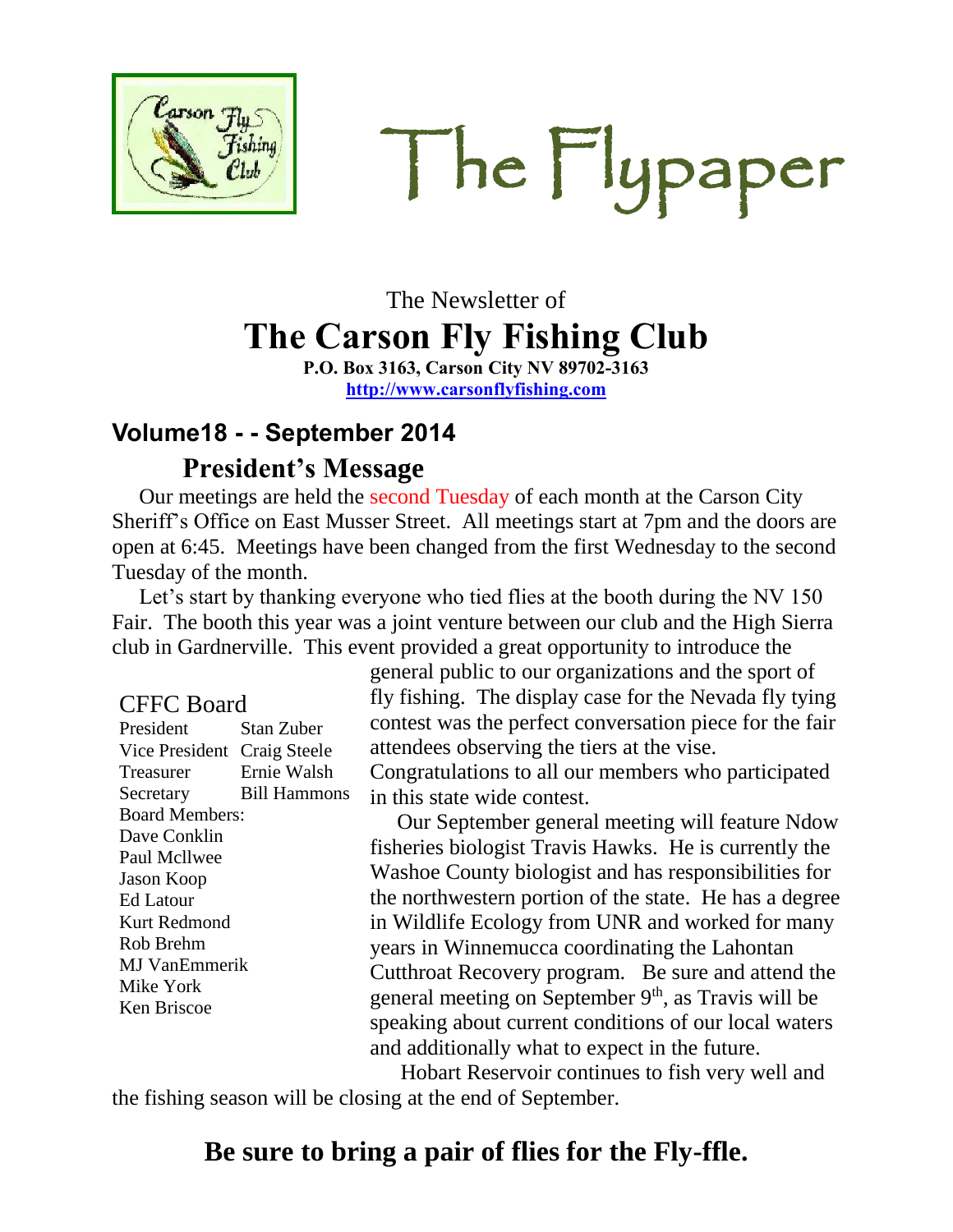#### **Fly Fisher of the Year**

 It's time to give consideration to our 'Fly Fisher of the Year' award. All nominations for worthy members must be submitted to a board member in writing before the September board meeting. The paperwork should include detailed information regarding the nominee's past service and actions which would qualify him or her for the award.

**.**

 Also club fly tiers are requested to submit a fly or two for the shadow box plaque presented to our recipient at the November banquet. Flies for the box need to be size 12 or larger, with any style being appropriate. Stan will need the flies at the October meeting.

#### **Southwest Federation Radio Talk Show**

On Saturday September  $10<sup>th</sup>$ , the president of the Southwest IFFF, Michael Schweit will be on the radio as part of a weekly show called,'Let's Talk Hookup'. Some of the topics will be fly fishing the coastal waters of SoCal, the fly fishing themed faire in Mammoth Lakes and the basic goals of the IFFF.

 The radio station based in Los Angeles is AM 1090 or stream it from their website, [www.hookup1090.com](http://www.hookup1090.com/). The show airs from 7am -9am and the call in numbers are (877)792-1090 or (858)457-1090. If you have time, listen in and hear what is going on with your IFFF council.

#### **Fly Tying Contest –Well Received**

 Our inaugural Nevada Fly Tying Contest is now complete and the consensus of the participants was 'Let's do it again'. The award winning flies were displayed at the Nevada 150 Fair in a beautiful wooden case built by Dave Conklin. All of the placing participants from our club received their ribbons at the August general meeting. Ribbons were mailed to all of the winners outside of the Carson area.

 The advanced and intermediate divisions had about the same amount of entries while the youth division was a bit on the light side. Perhaps we can beat the bushes and get a few more of the younger thread winders to participate.

 Special thanks to the fair management for providing the special 2014 rosette style ribbons. Here's a list of the club members who won a few of those beautiful ribbons. Congratulation to our own --- Ken Briscoe, Dave Conklin, Paul McIlwee, Jason Koop, Bill Hammons, Stan Zuber, Ernie Walsh, Rob Brehm, Ed Latour, Hunter Wheatley and Craig Steele.

 All of the flies entered will be presented to the staff of the Nevada division of Reel Recovery for use with patients who are dealing with cancer.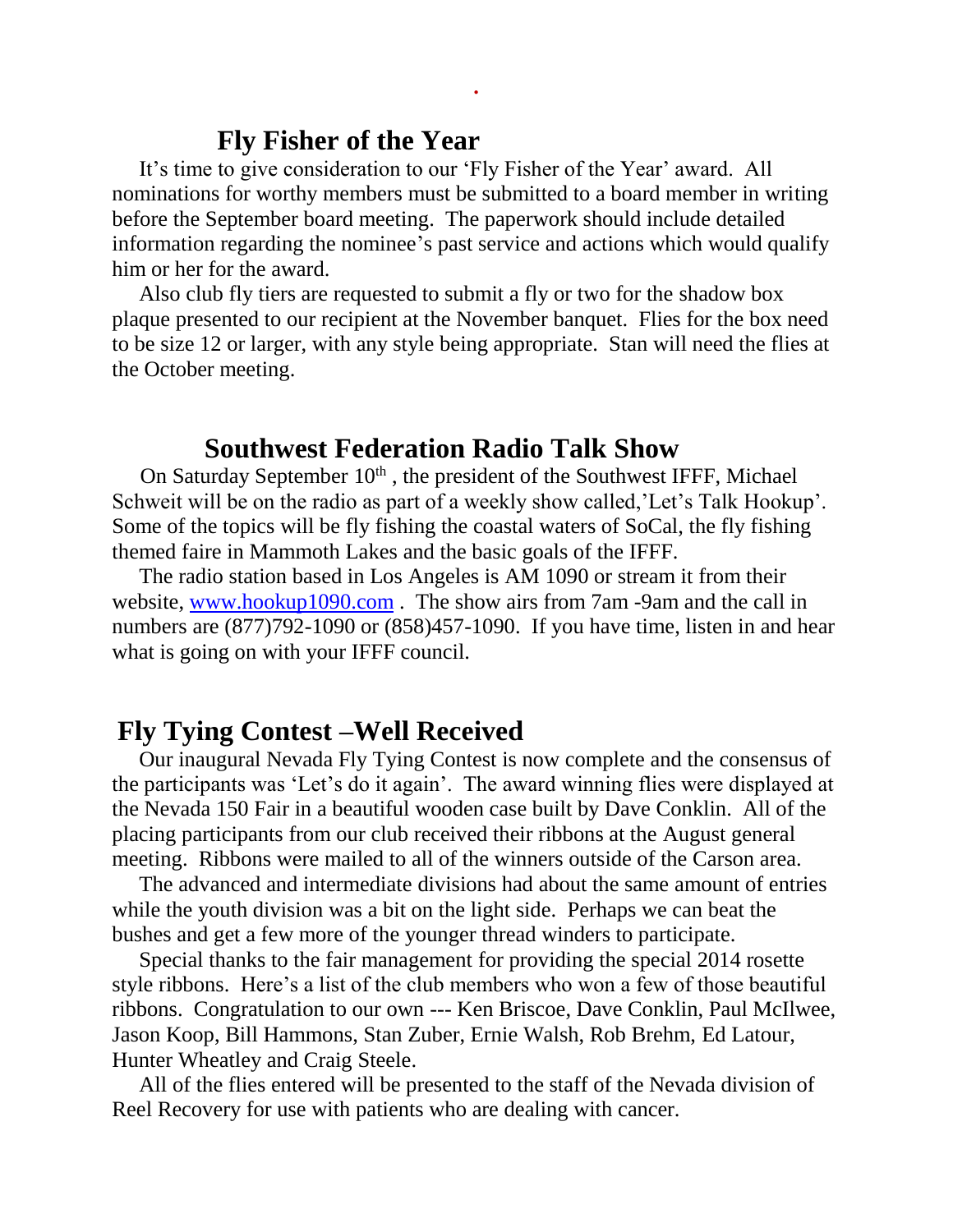Below is a photo of the display case and some of the ribbons that were awarded.



### **2014 Fly Fishing Faire in Mammoth**

 Check their website regarding available openings. Some classes have already filled but an additional class may be offered.

The Southwest Council of the FFF is hosting their 4<sup>th</sup> annual Fly Fishing Faire in Mammoth Lakes. September 19-21 are the dates for the weekend event. It is currently the only 'on the water' faire in the western states. Fly fishing, casting and tying classes are held on all three days and are structured for specific skill levels, introductory through advanced. Free lectures, demonstrations and seminars are also available throughout the faire.

 The Faire is based at Cerro Coso Community College in Mammoth and many of the 'on the water' classes use the college as a meeting location.

 Several of our members have attended this event before and should be able to answer questions at the August meeting. All classes have a size limit regarding participants and some fill up quicker than others. So use your best judgment when deciding when to register.

 Below is a link to the faire. After the main page comes up click on the 'Agenda' tab and scroll down to view all of the classes, demonstrations, lectures, films and seminars available.

<http://southwestcouncilfff.org/faire>